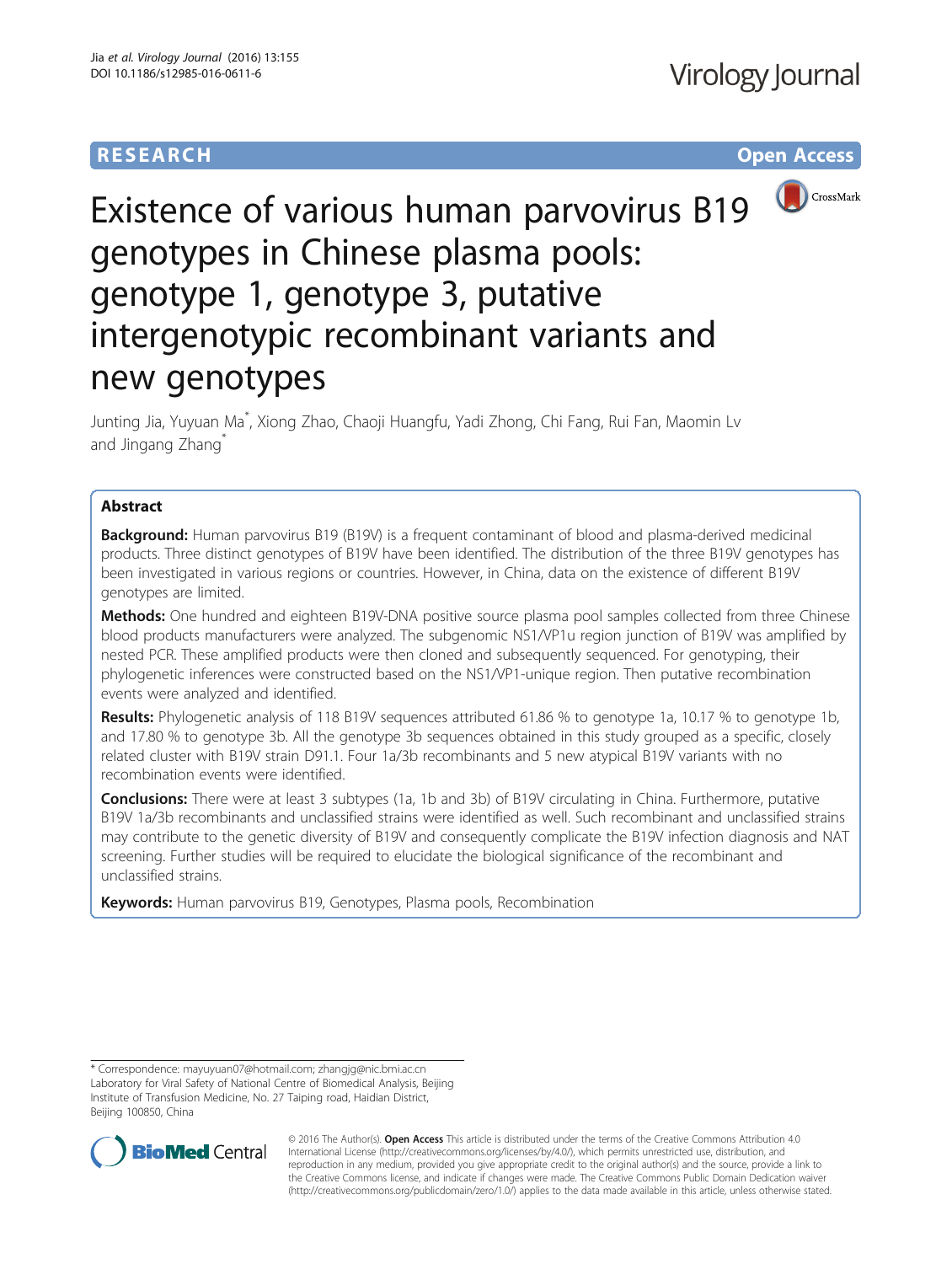# Background

Human parvovirus B19 (B19V), member of the Erythroparvovirus genus within the Parvoviridae family, is a widespread human pathogen that be associated with a broad range of clinical manifestations [\[1](#page-8-0)–[4\]](#page-8-0). Infection of B19V in the normal population is usually asymptomatic or a self-limiting febrile illness, but can sometimes be life-threatening in high-risk populations, such as transient aplastic crisis (TAC) in patients with haematological disorders, chronic anemia in immunodeficient patients and abortion or hydrops fetalis in pregnant women.

B19V is a frequent contaminant of blood and plasmaderived medicinal products (PDMPs) [\[5](#page-8-0)–[9](#page-8-0)]. Many reports documented the transmission of B19V infection by the administration of contaminated PDMPs, such as clotting factor concentrates, intravenous immunoglobulin (IVIG), intramuscular immunoglobulin (IMIG), and albumin, manufactured from a large number of plasma donations [[10](#page-8-0)–[13](#page-8-0)]. In order to ensure the quality and safety of PDMPs, since 2004, European Pharmacopoeia proposes NAT (nucleic acid testing) for B19V as an in-process test and stipulates a limit of  $10^4$  IU/ml for manufacturing pools used for the manufacture of anti-D immunoglobulin and virus-inactivated pooled plasma [[14\]](#page-8-0). U.S. FDA and the Plasma Protein Therapeutics Association (PPTA) recommended the same limit for levels of B19V in plasma pools destined for making all kinds of PDMPs in B19V NAT testing [\[15](#page-8-0), [16](#page-8-0)]. One study demonstrated that, minipool NAT screening for B19V could effectively lower the prevalence and level of B19V in the final products and in the majority of cases render it undetectable and hence potentially reduce the risk of B19V transmission [[17\]](#page-8-0).

The genome of B19V consists of a single strand of linear DNA, about 5,600 nucleotides, which encodes a single nonstructural protein (NS1), multiple functional protein essential to viral replication and regulation of gene expression that is cytotoxic to host cells, and two structural proteins viral protein 1 (VP1) and viral protein 2 (VP2) [\[18](#page-8-0), [19](#page-8-0)]. In addition, B19V also encodes two other smaller nonstructural proteins, 7.5 kDa and 11 kDa. The 11 kDa protein has been shown to have a role in virion production and trafficking in infected cells and also contributes to erythroid progenitor cell death during B19V infection, whereas the 7.5 kDa protein has not yet been reported to have functions during B19V infection [[20, 21\]](#page-8-0).

B19V is now formally subdivided into three distinct genotypes (1, 2, 3), which were defined as having approximately 10 % divergence in overall DNA sequence [[22\]](#page-8-0). Furthermore, phylogenetic analyses have revealed two subgroups within genotypes 1 and 3 [\[23, 24\]](#page-8-0). Genotype 1 is represented by the prototype strain Au (GenBank Accession Number M13178) and Vn147 (GenBank Accession Number DQ357064), as the prototype strain for genotype 1a and 1b respectively. A recent study showed that two groups of genotype 1a co-existed globally, and that they were different in genome-wide synonymous positions. Thus it was proposed that the two groups of genotype 1a should be called subtype 1a1 and 1a2, respectively [[25](#page-8-0)]. Genotype 2 is represented by the prototype strain A6 (GenBank Accession Number AY064475) and Lali (GenBank Accession Number AY044266). Genotype 3 is represented by V9 (GenBank Accession Number AX003421) and D91.1 (GenBank Accession Numbers AY083234), as the prototype strain for genotype 3a and 3b, respectively. All B19V genotypes appear to circulate but their relative frequency is strikingly different and their spatial and temporal distribution is not uniform [\[26](#page-8-0)]. Despite the variations among the genomes, these three B19V genotypes are assumed to have similar biological properties, pathogenic capacities, and transmission routes and pose a similar diagnostic challenge in the clinical setting [[27](#page-8-0), [28\]](#page-8-0). Nevertheless, recent reports presented evidence that genotype 2-specific sequences predominantly associated with heart tissue disease proposing that pathogenic properties might differ according to the genotype [[29](#page-8-0), [30](#page-8-0)]. Since all genotype variants of B19V can be contaminants of blood and PDMPs, the NAT assay as an in-process test used in the manufacturing of PDMPs must be able to detect all genotype variants. As genetic variation was to be expected in the future, the importance of depositing DNA sequence for B19V strains in the databases was emphasized in order to ensure that as much information is available, a good assay design as be enabled [\[31\]](#page-8-0).

We previously did research on the prevalence of B19V in Chinese plasma pools [[32](#page-8-0)]. Here, we identified the B19V genotypes in B19V-DNA positive plasma pool samples and reported the diversity of these B19V sequences.

# **Methods**

# Samples

A total of 118 B19V-DNA positive source plasma pool samples from three Chinese blood products manufacturers (A, B, and C) were included in the present study. These samples were confirmed positive for B19V DNA by an in-house qPCR assay adapted for all three genotypes of B19V [\[32\]](#page-8-0). Manufacturer A, B and C are located in central China, northern China and southwestern China, respectively. The plasma samples were collected between 2008 and 2013 (Table [1](#page-2-0)). Each batch of the plasma pools from the three manufacturers consisted of 2000 to over 8300 donations. Each donation mixed in the plasma pools was tested negative for anti-human immunodeficiency virus type 1/2 antibody (anti-HIV 1/2), hepatitis B surface antigen (HBsAg) and anti-hepatitis C virus antibody (anti-HCV) by ELISA, before pooling.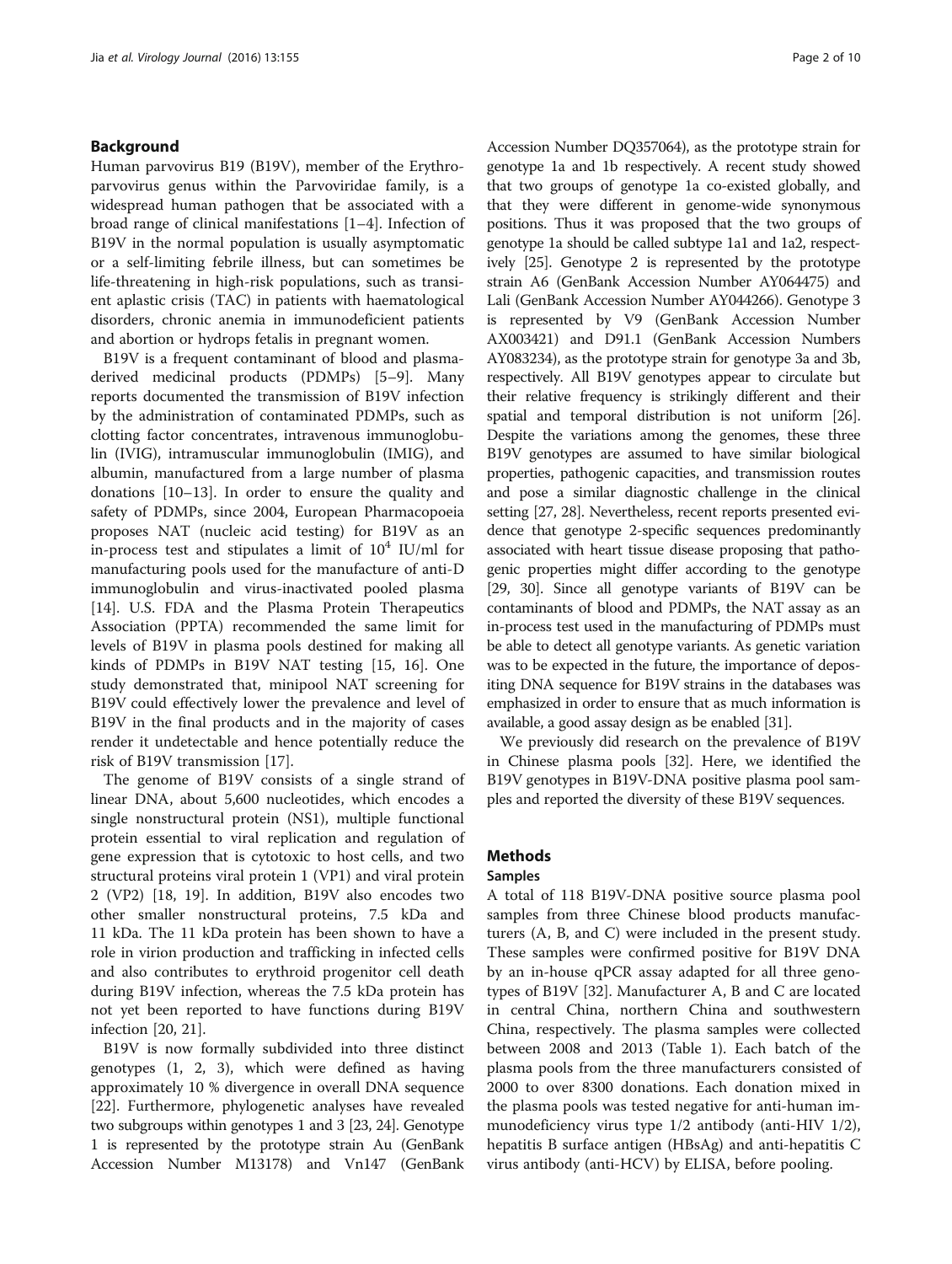| Manufacture<br>(Location in China) | No. of<br>sequences | Yr(s) of sample<br>collection | No. of samples with genotypes: |    |    |                                    |                           | Mean genetic              |
|------------------------------------|---------------------|-------------------------------|--------------------------------|----|----|------------------------------------|---------------------------|---------------------------|
|                                    |                     |                               | la                             | 1b | 3b | intergenotypic<br>recombinant ones | putative new<br>genotypes | distance (%) <sup>a</sup> |
| A (Central China)                  | 89                  | 2008-2013                     | 60                             | 6. | 13 |                                    |                           | 3.79                      |
| B (Northern China)                 | 8                   | 2008                          | $\Omega$                       | 0  |    |                                    |                           | 0.45                      |
| C(South-western China)             | 21                  | 2008                          | 13                             | 6  |    |                                    |                           | 2.78                      |
| Total                              | 118                 | 2008-2013                     | 73                             | 12 | 21 | $\neg$ b                           |                           | 4.27                      |

<span id="page-2-0"></span>Table 1 Origin and characteristics of the 118 human parvovirus B19 sequences studied

<sup>a</sup>Distance between all sequences from the same location

<sup>b</sup>Four of these recombinants were identified to be natural, while the others were supposed to be amplification artefacts

#### DNA extraction and nested-PCR

DNA extraction from the source plasma pool samples was performed with the High Pure Viral Nucleic Acid Kit (Roche Diagnostics, Mannheim, Germany) according to the manufacturer's instructions. Viral DNA for sequencing was prepared by nested-PCR amplification of a 1,100-bp region spanning the NS1-VP1u junction with the primers previously described by Servant et al. [\[22](#page-8-0)]. The PCR products were analyzed by electrophoresis in 1 % agarose gels and subsequently purified by using a TIANgel Midi Purification Kit (Tiangen Biotech, Beijing, China). Purified amplicons were cloned into the pMD18-T vector (TaKaRa Bio, Dalian, China) and a single clone derived from the PCR product of each sample was sequenced. As for samples suspected of recombination, over 20 additional clones derived from each sample were cloned and sequenced.

# Sequencing and phylogenetic analyses

The NS1/VP1-unique region of B19V positive samples were sequenced and included in the following phylogenetic analyses. Sequencing was carried out by the dideoxynucleotide chain termination method on an ABI 3730XL DNA Analyzer with BigDye® Terminator v3.1 Cycle Sequencing Kit in accordance with the manufacturer's instructions (Applied Biosystems, Foster City, USA). Multiple sequence alignment was carried out through Clustal W. The reliability of the alignment was additionally checked by using the BioEdit program (Department of Microbiology, North Carolina State University, Raleigh, NC, USA; [http://www.mbio.ncsu.](http://www.mbio.ncsu.edu/BioEdit/bioedit.html) [edu/BioEdit/bioedit.html](http://www.mbio.ncsu.edu/BioEdit/bioedit.html)). The B19V genotypes were determined by phylogenetic tree analysis using MEGA version 6.0 and the 1069 nt NS1/VP1-unique region junction (positions 1884 to 2952 in M13178) proposed for genotyping [\[22\]](#page-8-0). One hundred and ninety-four nonredundant sequences spanning this region were downloaded from GenBank (December 2015) and included in the analysis. Genetic distances were calculated using the Kimura two-parameter method and phylogenetic trees were constructed by the neighbour-joining method. The reliability of clusters was evaluated using interior branch test with 1000 replicates. The sequences that were strongly positioned inside one of the genotype reference groups were compiled and their respective genotypes were assigned.

# Recombination analysis

The sequences suggestive of recombination by the above phylogenetic inferences that presented unclear clustering were subjected to recombination analysis, as described previously [[33\]](#page-8-0). For this analysis, the bootscanning method implemented in SimPlot v.3.5.1 for Windows was used with the following parameters: window size 250 bp, step size 20 bp, F84 model of evolution (maximum likelihood) as the model to estimate nucleotide substitution, transition/transversion ratio of 2.0, and a bootstrap of 100 trees [[33](#page-8-0)–[35](#page-8-0)]. The significance threshold for the bootscan was set at 70 %. The positions of crossover sites were defined on the basis of the distribution of informative sites supporting the two incongruent topologies that maximized the chi-square value, a method implemented in SimPlot. Trees were displayed using MEGA version 6.0 software [\[36](#page-9-0)].

# Nucleotide sequence accession numbers

The GenBank accession numbers for the NS1-VP1u region of B19V reported in this study are KR819768- KR819885.

# Results

# Sequencing and phylogenetic analysis of sequences

Sequencing and subsequent phylogenetic analysis were performed on a 1069-bp fragment (positions 1884 to 2952 in M13178) spanning part of the NS1 and VP1 gene of the B19V genome to determine the B19V genotype (Fig. [1\)](#page-3-0). One hundred and eighteen sequences were obtained in this study, and designated according to its origin, for instance, A16 represented the B19V sequence amplified from the 16th sample from manufacturer A. Phylogenetic analysis of 118 sequences obtained in this study, together with 194 sequences retrieved from GenBank (December 2015), revealed the presence of B19V genotype 1 [91 of 118 (77.12 %)] and genotype 3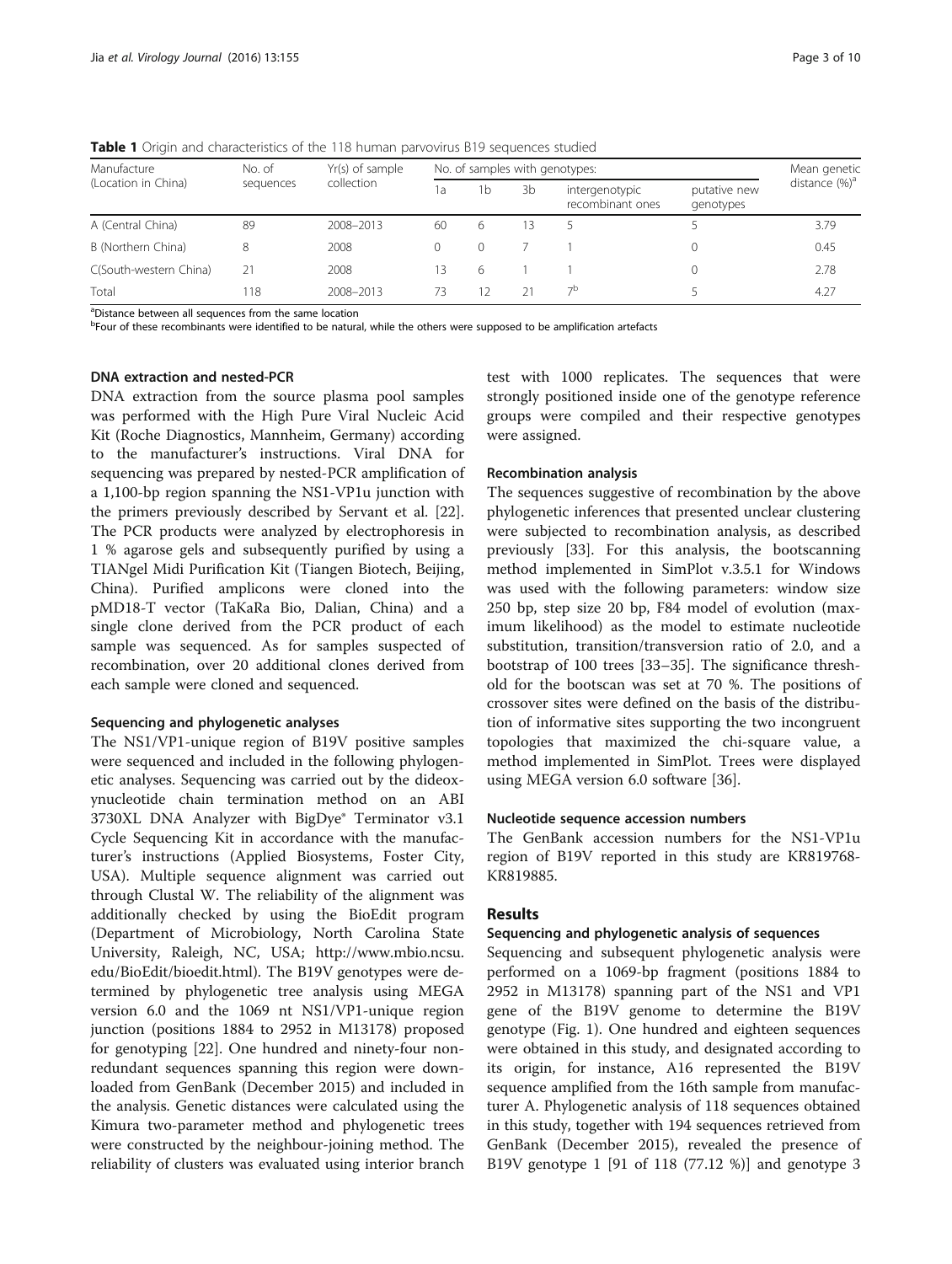<span id="page-3-0"></span>

[27 of 118 (22.88 %)]. None of the samples clustered with the reference genotype 2 sequences (Fig. 1a).

As indicated in the phylogenetic tree, altogether 255 sequences belonging to genotype 1, including the 91 new sequences described here, with the mean genetic distance of 1.21 % and a maximal genetic distance of 5.60 % (KC013338 and A49, FW377125). Among the genotype 1 sequences, seventy-three new sequences together with 161 reference sequences clustered together to form the genotype 1a group, with the mean genetic distance of 0.89 % and a maximal genetic distance of 2.79 % (A45 and DQ293995, KC013321). Twelve new sequences together with two reference sequences clustered together to form the genotype 1b group, with the mean genetic distance of 1.11 % and a maximal genetic

distance of 2.97 % (C33 and DQ357064). One new sequence (A128) displayed between the monophyletic clusters of genotype 1a and genotype 1b, suggesting the recombination between genotype 1a and 1b. Additionally, five new sequences (A70, A72, A22, A27 and A49) and one reference sequence (FW377125) from GenBank seemed to represent the outliers of genotype 1 (Fig. 1a).

Not a single genotype 2 virus was found in this study. Fourteen reference sequences from the GenBank formed the genotype 2 group, with the mean genetic distance of 1.66 % and a maximal genetic distance of 4.47 % (DQ333427 and AY064476).

The 53 sequences belonging to genotype 3, including the 27 new sequences described here, with the mean genetic distance of 1.94 % and a maximal genetic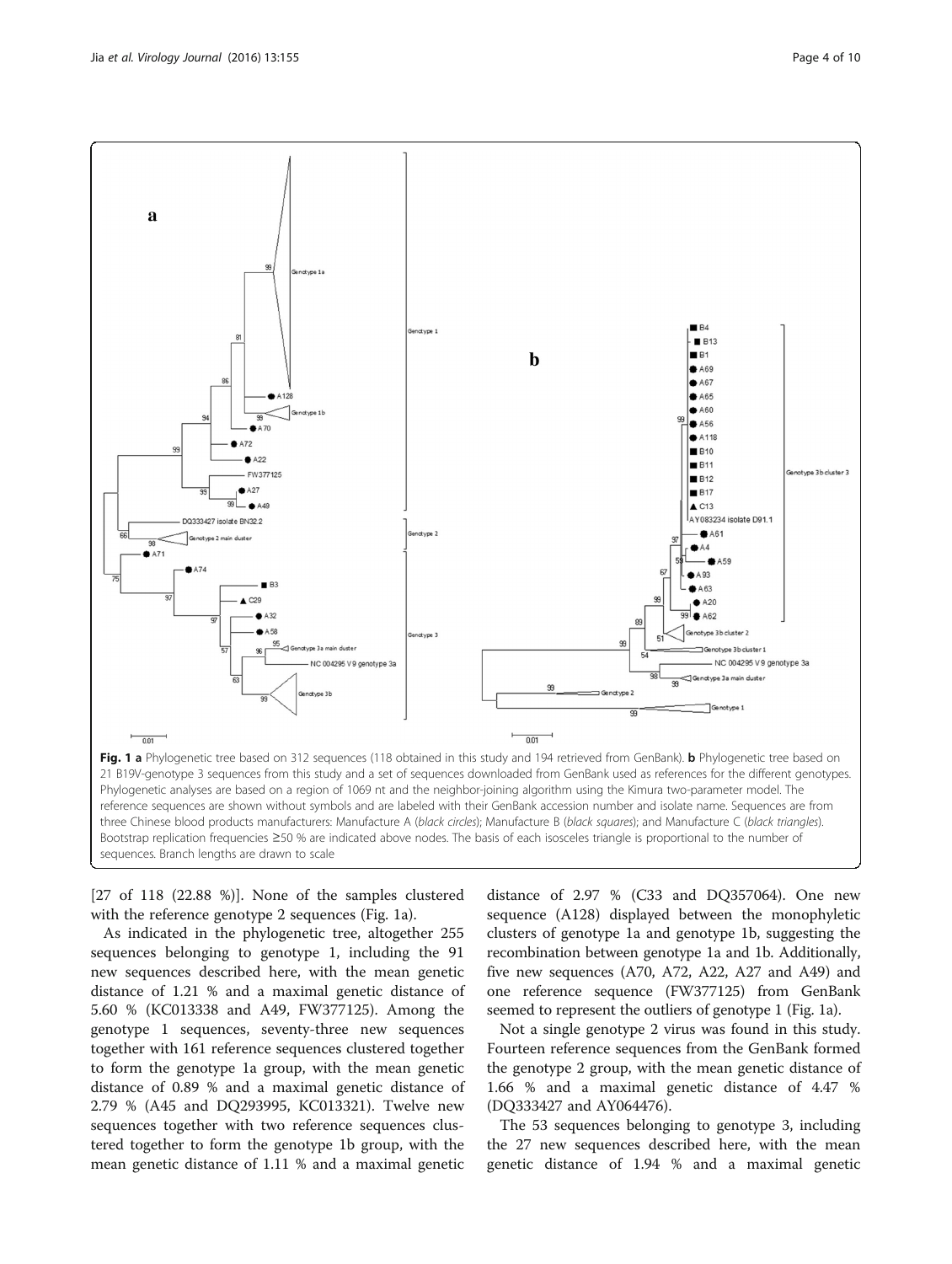distance of 7.88 % (A71 and NC\_004295). Six new sequences (A71, A74, B3, C29, A32 and A58) failed to group within the clusters of genotype 3a or 3b; they were suspected outliers or recombinants and were discussed later (Fig. [1a](#page-3-0)). With the exception of the outliers, all sequences fell into two groups (designated as genotype 3a and 3b, respectively). The mean intra-group distances were 0.95 and 1.16 %, respectively. Within genotype 3b, three main clusters were observed and all 21 new-found sequences fell into the single cluster (cluster 3). Moreover, seven of our 8 sequences from manufacture B belonged to this cluster (Fig. [1b\)](#page-3-0).

# Recombination analysis of the unclassified sequences

A total of 12 new sequences could not be clearly assigned to a subgenotype by phylogenetic analysis described above. These sequences displayed distinct from the reference sequences from GenBank, implying they might be new subgroups or second-generation recombinants. These sequences were subjected to recombination analysis.

Further analysis using SimPlot and bootscanning of the amplified fragment (1069-bp; positions 1884 to 2952 in M13178) indicated recombinant events between different genotypes. The breakpoints were further examined by constructing phylogenetic trees of the 2 nonrecombinant segments (Fig. [2](#page-5-0) and Additional file [1:](#page-7-0) Figure S1).

Among the outliers of genotype 1, two sequences were identified to be the recombinants. A70 showed two recombinant events between genotype 1a (between nt 1884 and 2515), genotype 3b (between nt 2533 and 2620) and genotype 1a (between nt 2646 and 2952) (Fig. [2a\)](#page-5-0). A72 showed two recombinant events between genotype 1a (between nt 1884 and 2531), genotype 3b (between nt 2600 and 2692) and genotype 1a (between nt 2744 and 2952) (Additional file [1](#page-7-0): Figure S1a). In contrast, no recombinant signals were detected in the 4 remaining samples (A128, A22, A27 and A49) (exploratory tree analysis not shown), thus they were supposed to be putative new subtypes of genotype 1.

With regard to the outliers in genotype 3, three sequences were identified to be genotype 1a/3b recombinants. A71 showed a single recombinant event between genotype 1a (between nt 1884 and 2367) and genotype 3b (between nt 2397 and 2952) (Fig. [2b\)](#page-5-0). B3 showed a single recombinant event between genotype 1a (between nt 1884 and 2199) and genotype 3b (between nt 2242 and 2952) (Fig. [2c](#page-5-0)). C29 showed a single recombinant event between genotype 1a (between nt 1884 and 2163) and genotype 3b (between nt 2190 and 2952) (Fig. [2d](#page-5-0)). Besides, the putative recombination signals were also detected in sequences A32 and A58 (Additional file [1](#page-7-0): Figure S1b–c). A32 showed a single recombinant event between genotype 1a (between nt 1884 and 2068) and

genotype 3b (between nt 2169 and 2952) (Additional file [1](#page-7-0): Figure S1b). A58 showed a single recombinant event between genotype 3b (between nt 1884 and 2638) and genotype 1a (between nt 2744 and 2952) (Additional file [1](#page-7-0): Figure S1c). However, as the breakpoints of these 2 sequences located either on the 5′ or 3′ end of each sequence, further analysis of longer sequences will be required to be demonstrative. In contrast, sequence A74 did not show any putative recombination signals, thus it was supposed to be putative new subtype of genotype 3.

# Further identification of the putative recombinants

A single plasma pool sample representing a mixture of thousands of plasma samples might easily contain B19V from different individuals and possibly of different genotypes. Thus, it was possible that the apparent recombinants described were in fact amplification artefacts if B19V of multiple origins coexisted in a sample. In order to explore if these recombinants are natural or not, we sequenced and analyzed more than 20 additional clones derived from the samples suspected of recombination (A32, A58, A70, A71, A72, B3 and C29). The genotypes of all these additional clones were listed in Additional file [2](#page-7-0): Table S1.

For sample A70 and A71, all the additional clones derived from these 2 samples were identified as subtype 1a, while for sample B3, all were identified as subtype 3b. Furthermore, these 3 samples presented clones of the same genotype with nearly identical sequences, differences being related either to true quasispecies situation or to small errors during amplification. Although coexistence of subtype 1a and 1b have been identified in sample C29, none of the additional clones derived from this sample belonged to subtype 3b. As no coexistence of subtype 1a and 3b was found in each of the 4 samples described above, the artificial recombination of subtype 1a and 3b can hardly happen in these samples. Thus, B19V 1a/3b recombinants derived from these 4 samples in our study were supposed to be the natural recombinants rather than the laboratory artefacts.

As for the samples A32, A58 and A72, coexistence of subtype 1a and 3b and additional 1a/3b recombinants were identified in the additional clones. Sample A32 was a mixture of dominant subtype 1a (15 clones, with percent identity ranging from 96.7 to 100 %) and a minority of subtype 3b (2 clones, with 99.0 % sequence identity) and 3 different additional clones corresponding to be apparent recombinants. Sample A58 was a mixture of dominant subtype 3b (12 clones, with percent identity ranging from 98.1 to 100 %) and a minority of subtype 1a (9 clones, with percent identity ranging from 98.7 to 100 %) and 1 additional clone corresponding to be apparent recombinant. Sample A72 was a mixture of dominant subtype 1a (16 clones, with percent identity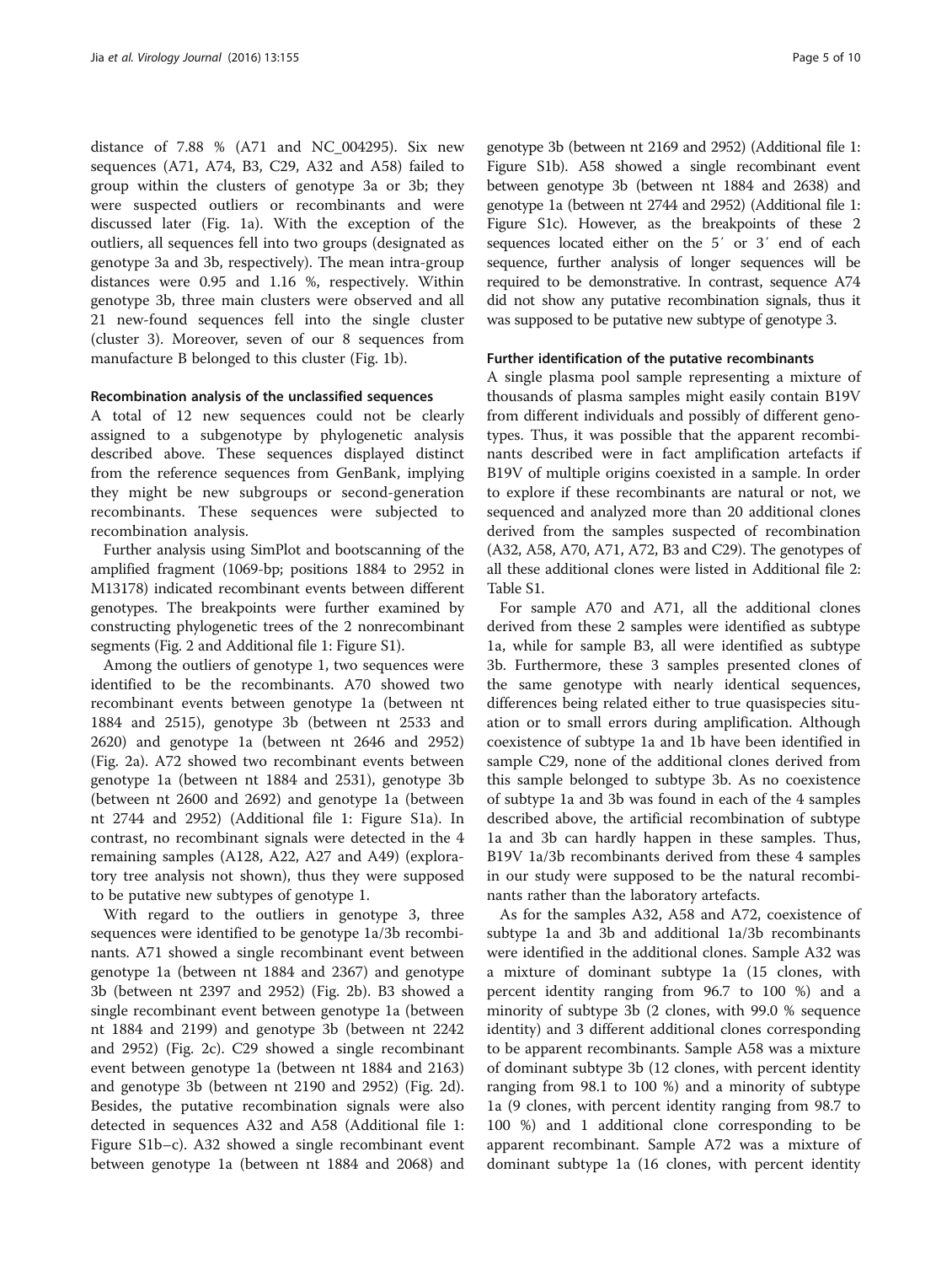<span id="page-5-0"></span>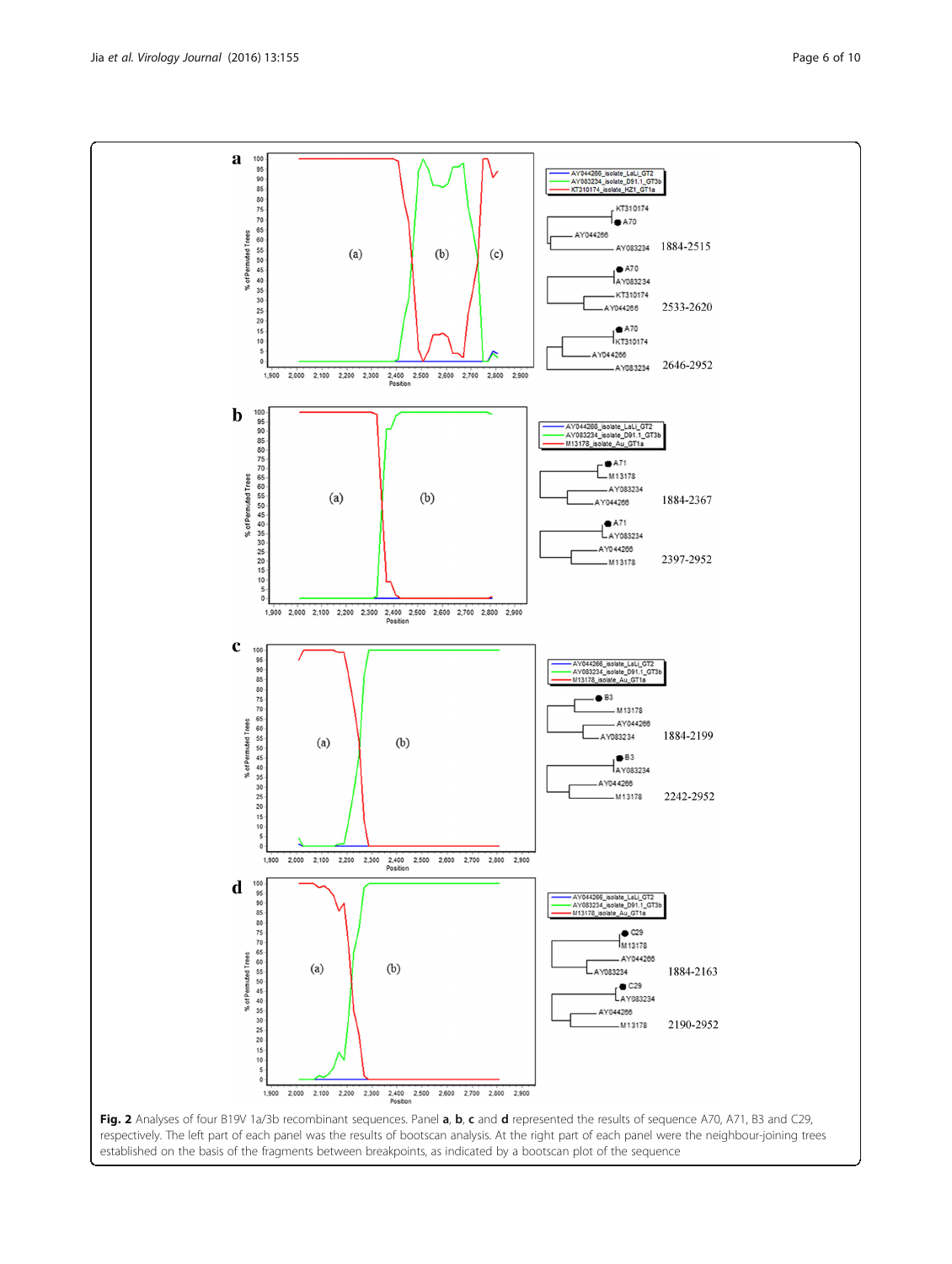ranging from 96.4 to 100 %) and a minority of subtype 3b (3 clones, with percent identity ranging from 99.3 to 99.7 %) and 3 different additional clones corresponding to be apparent recombinants. These 6 additional suspected recombinant sequences described above, were different from original recombinant sequences derived from the same sample. In order to explore the possibility of amplification artefact occurred in samples A32, A58 and A72, the similarity and identity among the nucleotide sequences of the genotype 1a and 3b fragment involved in the recombinant event as defined by bootscanning and the non-recombinant genotype 1a and 3b fragment from the same plasma sample was investigated respectively. Results showed that in sample A32, nucleotide sequences of the subtype 1a and 3b fragment of the original recombinant sequence A32 and additional recombinant sequence A32\_c1 were identical to that of non-recombinant subtype 1a and 3b fragment from the same plasma sample. Thus, the sequences A32 and A32\_c1 were likely to be artificial recombinants between B19V subtype 1a and 3b strains coexistence in the sample A32. There were same scenarios for sequences A58, A72, A72\_c3 and A72\_c5. On the contrary, sequences A32\_c19, A32\_c20 and A58\_c1 were supposed to be the natural recombinants.

In conclusion, four sequences (A70, A71, B3, and C29) were more likely to be bona fide recombinants. The other 3 samples (A32, A58 and A72) were containing multiple B19V strains originating from different samples in the plasma pool, thus the recombinants derived from these 3 samples were likely to be amplification artefacts.

# **Discussion**

Accumulating evidences have confirmed that the prevalence of each genotype varies in relation to geographic origin, population and sample type. Genotype 1, especially subtype 1a, is the most prevalent B19V currently circulating in most parts of the world and is represented by the prototype strain Au (GenBank Accession Number M13178) [[37\]](#page-9-0). Genotype 2 is a rarely occurring genotype and has been sporadically found circulating in several European countries, Brazil and the United States with lower frequency and is represented by the prototype strain A6 (GenBank Accession Number AY064475) and Lali (GenBank Accession Number AY044266) [[38](#page-9-0)–[42](#page-9-0)]. Genotype 3 seems to be endemic to Ghana, but has also been found in Brazil, France, North India and the United States [\[22](#page-8-0), [43](#page-9-0)–[46](#page-9-0)]. Genotype 3 is represented by V9 (GenBank Accession Number AX003421) and D91.1 (GenBank Accession Number AY083234), as the prototype strain for genotype 3a and 3b respectively.

There is paucity of data on B19V genotypes circulating in China. Published data were limited to Ke's study, in which the fragments approximately 1200 bp from NS1-

VP1u region of five B19V-DNA positive blood donation samples were sequenced and these sequences were identified to be B19V genotype 1a by phylogenetic analysis [[47\]](#page-9-0). In this study, we genotyped the B19V sequences in 118 B19V-DNA positive plasma pool samples. Using phylogenetic analysis, we demonstrated that at least three B19V subtypes, 1a, 1b and 3b, were currently present in China. In agreement with previous studies, our results indicated significantly well-defined subtypes within genotypes 1 and 3 [\[23](#page-8-0), [48, 49](#page-9-0)]. Although the primers and probe used in this study were capable of detecting B19V genotype 2, no genotype 2 was detected. Absence of genotype 2 in this study was as expected, since this genotype was found relatively infrequently throughout the world. Alternatively, it is possible that mixtures of genotype 2 and other genotypes were present in the same sample, however, the identification might be compromised if the genotype 2 viral variants were present at a lower load or genotype 2 strains escaped detection because just one clone of each sample was sequenced and analyzed in this study, as discussed later in the limitations. Additionally, it is also possible that this was a result of limited sampling in restricted area.

In this study, phylogenetic analysis indicated B19V genotype 1 was predominant, with 91 of 118 B19V sequences (77.12 %) belonging to genotype 1. These results were in accordance with data collected from Vietnam, India, and Korea, suggesting the predominance of genotype 1 in Asia, and further confirming the predominance of genotype 1 in most parts of the world [[24](#page-8-0), [45\]](#page-9-0). Our study also presented the first report of B19V genotype 3 circulating in Chinese plasma donations. We identified 27 B19V genotype 3 sequences. Interestingly, all these new sequences except six outliers were subtyped as 3b and fell into the single cluster (genotype 3b cluster 3), most similar to strain D91.1 (AY083234) isolated in France. Moreover, seven of our 8 sequences from manufacture B belonged to this cluster. This suggested B19V subtype 3b might be endemic in certain regions of China. These observations might also suggest geographic differences in the spread of different B19V genotypes in diverse parts of China. However, these indications are based on relatively small numbers of samples collected in restricted area. Therefore, the data obtained in this study does at least partly reflect the status of B19V spreading in China.

The mutation rates of B19V are high for a DNA virus and comparable to those of RNA viruses [\[50](#page-9-0), [51](#page-9-0)]. In accordance with a previous report, within the 1069-nt region, genotype 3 is the most diverse in this study, with a mean intragenotype distance of 1.94 %, followed by genotypes 2 (1.66 %) and 1 (0.89 % and 1.11 % for 1a and 1b respectively) [[37\]](#page-9-0). They indicated that genotype 3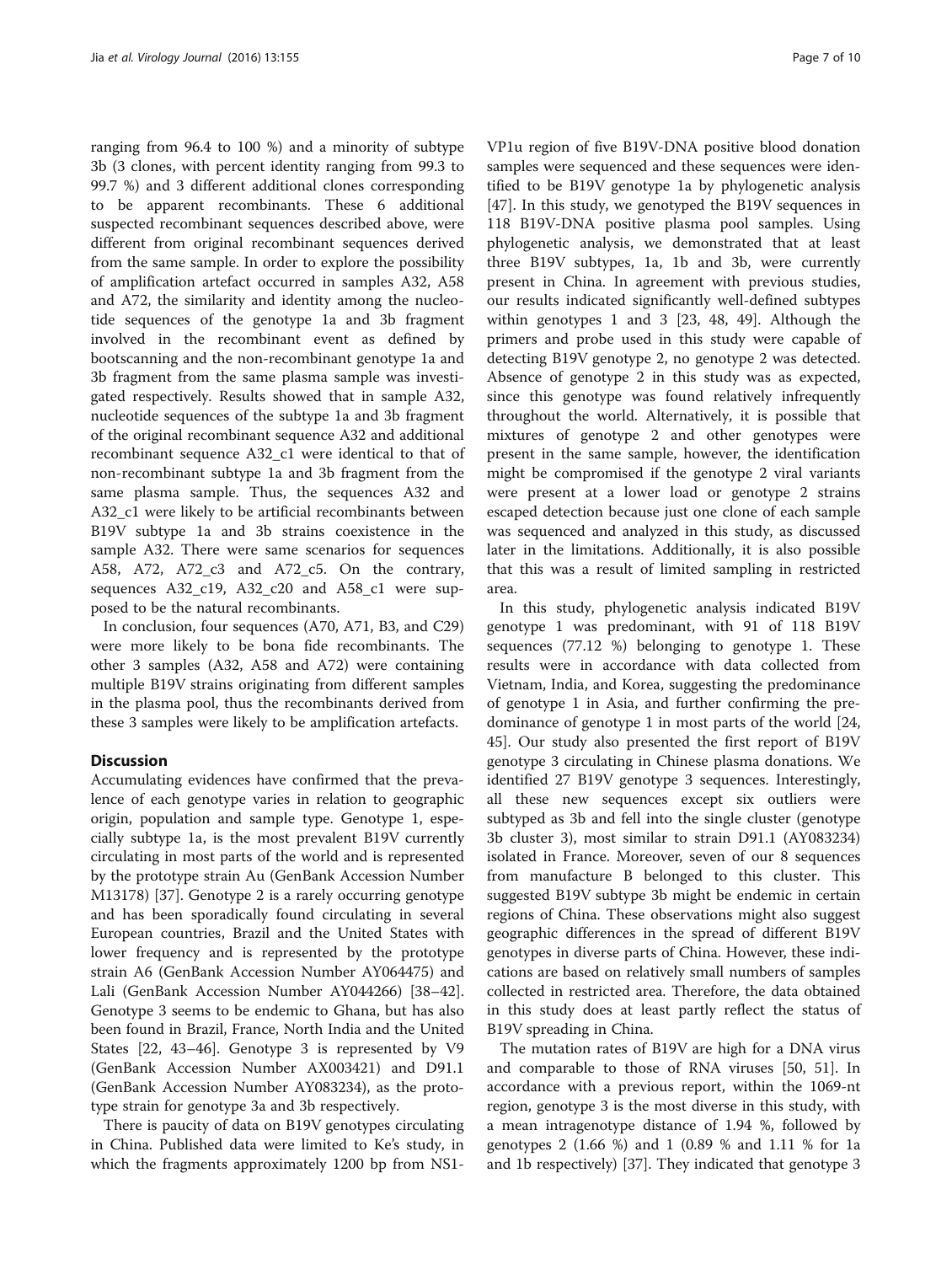<span id="page-7-0"></span>had a longer evolutionary history than the other two genotypes and that genotype 1 may be of a more recent origin [\[50](#page-9-0)]. Interestingly, the results of phylogenetic analysis indicated that genotype 3b sequences from China grouped as a specific, closely related cluster with B19V strain D91.1. Moreover, the further alignment and analysis showed that the genotype 3b sequences in this cluster were closely related to each other, with a genetic distance less than 1.61 %. These observations might suggest that B19V genotype 3b were introduced recently into China.

Besides the well-defined genotypes, the present study also suggested the circulation of B19V recombinants and few unclassified strains in China. We identified 7 putative B19V genotype 1a/3b recombinant viruses initially and further analyses indicated that 4 of these recombinants were natural while the other 3 were likely to be amplification artefacts. Two of these 4 natural recombinants (A70 and A71) were collected from manufacturer A located in central China where at least two different viral genotypes co-circulate, in accordance with the hypothesis that recombination of intra- and inter-B19V genotypes occurs in regions where different viral genotypes co-circulate [\[33](#page-8-0)]. Finding of these recombinants in our study was not surprising, as the frequent recombination in the parvoviruses and the frequent co-infection of more than one B19V strains, in some case co-infection of two different genotypes, allowing for the possibility of recombination [\[52](#page-9-0)–[54\]](#page-9-0). A previous study by da Costa and colleagues has described the occurrence of 1a/3b recombinant in a single host and the recombination site located in the NS1 gene of B19V [[33](#page-8-0)]. In a very recent publication, Shen et al. has analyzed 100 available NS1 and VPs genes of B19V from GenBank and found the recombination events between B19V genotype 1 and 2 as well as between genotype 1 and 3, leading to the recombinant cluster genotype 2, from which the recombinant breakpoints were found in NS1 or VPs of B19V [[55](#page-9-0)]. In our study, B19V genotype 1a/ 3b recombinant viruses were identified, in accordance with da Costa's and Shen's reports. However, we did not detect the existence of B19V genotype 2 or genotype 1/2 recombinant viruses. Altogether, these findings confirmed the existence of intergenotypic recombinants of B19V. Such recombination may contribute to the genetic diversity of B19V, while whether recombination poses a real threat remains to be known. With regards to the other four unclassified sequences, we assumed they were putative new B19V genotypes or subtypes. In order to confirm their genotypes and elucidate the biological significance of the recombinant and unclassified strains, full-length genomic clones should be constructed and analyzed.

There are several limitations to this study. Above all, in view of the mere presence of B19V DNA in blood donor samples, as low as 0.003 %, in this paper we used

the plasma pools as the samples for B19V genotyping [[56\]](#page-9-0). The plasma pools were consisted of 2000 to over 8300 donations, thus there might be several B19V strains present in each sample, complicating data interpretation. Here in our study, just one of these strains in each sample was cloned and genotyped, limiting probably the accuracy of the prevalence analysis of different B19V genotypes. Besides, it was possible that the recombinant sequences derived from the large plasma pool samples were in fact amplification artefacts if B19V of multiple origins coexisted in a sample. Secondly, the lack of fulllength sequences of B19V detected in this study, especially the recombinant and unclassified strains, was a limitation. Finally, at present there are 29 blood product manufacturers in China and our investigation was restricted in three of these. Thus, the data obtained in this study does not reflect the national circulating status of different B19V genotypes in China. Despite these limitations, our study represents the first report of the cocirculation of B19V 1a, 1b and 3b in China and the data implied the existence of putative B19V 1/3 recombinant and new strains.

# Conclusions

In conclusion, the present data provides, for the first time, evidence that B19V subtypes 1a, 1b and 3b are currently circulating in Chinese plasma donors, with genotype 1a predominating, as anticipated. Furthermore, this is the first report of the putative B19V 1a/3b recombinant and unclassified strains in China as well. Such strains may contribute to the genetic diversity of B19V and complicate the B19V detection and consequently have significant implications for B19V infection diagnosis and treatment, and for B19V NAT screening as well. Further studies will be required to elucidate the biological significance of the recombinant and unclassified strains.

# Additional files

[Additional file 1: Figure S1.](dx.doi.org/10.1186/s12985-016-0611-6) Analyses of three B19V 1a/3b recombinant sequences. The left part of each panel was the results of bootscan analysis. At the right part of each panel were the neighbour-joining trees established on the basis of the fragments between breakpoints, as indicated by a bootscan plot of the sequence. (JPG 4401 kb)

[Additional file 2: Table S1.](dx.doi.org/10.1186/s12985-016-0611-6) Genotype of the additional clones from samples suspected of containing recombinant B19V. (DOCX 16 kb)

#### Abbreviations

anti-HCV: anti-hepatitis C virus antibody; anti-HIV 1/2: anti-human immunodeficiency virus type 1/2 antibody; B19V: Human parvovirus B19; FDA: Food and Drug Administration; HBsAg: Hepatitis B surface antigen; IMIG: Intramuscular immunoglobulin; IVIG: Intravenous immunoglobulin; NAT: Nucleic acid testing; NIBSC: National Institute for Biological Standards and Control; NS1: Nonstructural protein; PDMPs: Plasma-derived medicinal products; Ph. Eur.: European Pharmacopoeia; PPTA: Plasma Protein Therapeutics Association; qPCR: Quantitative polymerase chain reaction;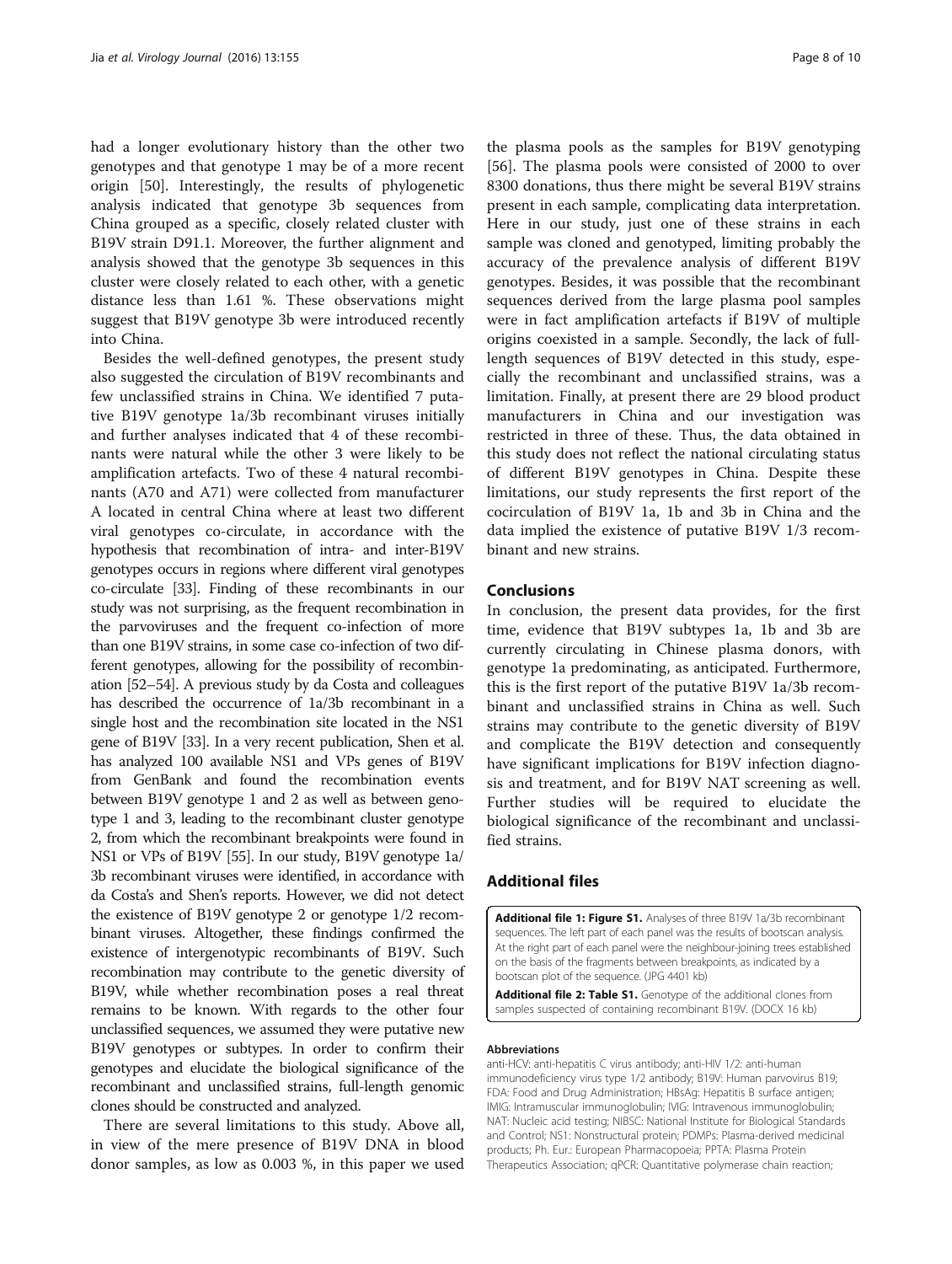#### <span id="page-8-0"></span>Acknowledgments

We are grateful to Professor Jingyun Li and Dr Xiaolin Wang for their help in analyzing the sequences, and to Dr Sally A. Baylis for her critical reading of the manuscript.

#### Funding

This study was supported by the Beijing Municipal Natural Science Foundation (Grant No. 7132144 and 7162147), National Natural Science Foundation of China (NSFC) (Grant No. 81570169) and National High-tech R&D Program of China (863 Program) (Grant No. 2012AA021902).

#### Availability of data and materials

The datasets supporting the conclusions of this article are included within the article and its additional file.

#### Authors' contributions

JJ searched data, performed the experiments, collected and analyzed the data, and wrote the manuscript; YM and JZ designed the study and gave a critical view of manuscript writing; and XZ, CH, YZ, CF, RF, ML, and HY provided help to JJ during the process of experiments. All the authors read and approved the final manuscript.

#### Competing interests

The authors declare that they have no competing interests.

#### Ethics approval and consent to participate

The collections of plasma samples were approved by the National Health and Family Planning Commission of the People's Republic of China, and all of the donators provided informed consent.

# Received: 28 March 2016 Accepted: 9 September 2016 Published online: 17 September 2016

#### References

- 1. Cotmore SF, Agbandje-McKenna M, Chiorini JA, Mukha DV, Pintel DJ, Qiu J, et al. The family Parvoviridae. Arch Virol. 2014;159:1239–47.
- 2. Anderson MJ, Jones SE, Fisher-Hoch SP, Lewis E, Hall SM, Bartlett CL, et al. Human parvovirus, the cause of erythema infectiosum (fifth disease)? Lancet. 1983;1(8338):1378.
- 3. Brown KE. The expanding range of parvoviruses which infect humans. Rev Med Virol. 2010;20(4):231–44.
- 4. Young NS, Brown KE. Parvovirus B19. N Engl J Med. 2004;350(6):586–97.
- 5. Brown KE, Young NS, Alving BM, Barbosa LH. Parvovirus B19: implications for transfusion medicine. Summary of a workshop. Transfusion. 2001;41:130–5.
- 6. Laub R, Strengers P. Parvoviruses and blood products. Pathol Biol (Paris). 2002;50:339–48.
- 7. Juhl D, Özdemir M, Dreier J, Görg S, Hennig H. Look-back study on recipients of Parvovirus B19 (B19V) DNA-positive blood components. Vox Sang. 2015;13:184–96.
- 8. Marano G, Vaglio S, Pupella S, Facco G, Calizzani G, Candura F, et al. Human Parvovirus B19 and blood product safety: a tale of twenty years of improvements. Blood Transfus. 2015;109:305–11.
- Juhl D, Gorg S, Hennig H. Persistence of Parvovirus B19 (B19V) DNA and humoral immune response in B19V-infected blood donors. Vox Sang. 2014;107:226–32.
- 10. Wu CG, Mason B, Jong J, Erdman D, McKernan L, Oakley M, et al. Parvovirus B19 transmission by a high-purity factor VIII concentrate. Transfusion. 2005;45:1003–10.
- 11. Tsukada Y, Yokoyama K, Ishida A, Handa M, Mori T, Kizaki M, et al. Erythroid crisis caused by parvovirus B19 transmitted via red blood cell transfusion. Intern Med. 2011;50:2379–82.
- 12. Robertson BH, Erdman DD. Non-enveloped viruses transmitted by blood and blood products. Dev Biol (Basel). 2000;102:29–35.
- 13. Laurian Y, Dussaix E, Parquet A, Chalvon-Demersay A, d'Oiron R, Tchernia G. Transmission of human parvovirus B19 by plasma derived factor VIII concentrates. Nouv Rev Fr Hematol. 1994;36:449–53.
- 14. Council of Europe. European Pharmacopoeia. 6th ed. Strasbourg: Council of Europe Publishing; 2008. Human plasma (pooled and treated for virus inactivation), monograph 1646.
- 15. Guidance for industry: nucleic acid testing (NAT) to reduce the possible risk of parvovirus B19 transmission by plasma-derived products. U.S. Department of Health and Human Services, Food and Drug Administration, Center for Biologics Evaluation and Research. July 2009. [http://www.fda.gov/](http://www.fda.gov/BiologicsBloodVaccines/GuidanceComplianceRegulatoryInformation/Guidances/Blood/ucm071592.htm) [BiologicsBloodVaccines/GuidanceComplianceRegulatoryInformation/](http://www.fda.gov/BiologicsBloodVaccines/GuidanceComplianceRegulatoryInformation/Guidances/Blood/ucm071592.htm) [Guidances/Blood/ucm071592.htm.](http://www.fda.gov/BiologicsBloodVaccines/GuidanceComplianceRegulatoryInformation/Guidances/Blood/ucm071592.htm) Accessed 10 May 2015.
- 16. QSEAL NAT Testing Standard (Version 2.0). the PPTA QSEAL Standards Committee. June 2013. [http://www.pptaglobal.org/images/qseal/](http://www.pptaglobal.org/images/qseal/NATTestingV2.pdf) [NATTestingV2.pdf.](http://www.pptaglobal.org/images/qseal/NATTestingV2.pdf) Accessed 10 May 2015.
- 17. Geng Y, Wu CG, Bhattacharyya SP, Tan D, Guo ZP, Yu MY. Parvovirus B19 DNA in Factor VIII concentrates: effects of manufacturing procedures and B19 screening by nucleic acid testing. Transfusion. 2007;47:883–9.
- 18. Ozawa K, Ayub J, Kajigaya S, Shimada T, Young N. The gene encoding the nonstructural protein of B19 (human) parvovirus may be lethal in transfected cells. J Virol. 1988;62:2884–9.
- 19. Raab U, Beckenlehner K, Lowin T, Niller HH, Doyle S, Modrow S. NS1 protein of parvovirus B19 interacts directly with DNA sequences of the p6 promoter and with the cellular transcription factors Sp1/Sp3. Virology. 2002;293:86–93.
- 20. Chen AY, Zhang EY, Guan W, Cheng F, Kleiboeker S, Yankee TM. The small 11 kDa nonstructural protein of human parvovirus B19 plays a key role in inducing apoptosis during B19 virus infection of primary erythroid progenitor cells. Blood. 2010;115:1070–80.
- 21. Zhi N, Mills IP, Lu J, Wong S, Filippone C, Brown KE. Molecular and functional analyses of a human parvovirus B19 infectious clone demonstrates essential roles for NS1, VP1, and the 11-kilodalton protein in virus replication and infectivity. J Virol. 2006;80:5941–50.
- 22. Servant A, Laperche S, Lallemand F, Marinho V, De Saint MG, Meritet JF, et al. Genetic diversity within human erythroviruses: identification of three genotypes. J Virol. 2002;76:9124–34.
- 23. Parsyan A, Szmaragd C, Allain JP, Candotti D. Identification and genetic diversity of two human parvovirus B19 genotype 3 subtypes. J Gen Virol. 2007;88:428–31.
- 24. Toan NL, Duechting A, Kremsner PG, le Song H, Ebinger M, Aberle S, et al. Phylogenetic analysis of human parvovirus B19, indicating two subgroups of genotype 1 in Vietnamese patients. J Gen Virol. 2006;87:2941–9.
- 25. Molenaar-de Backer MW, Lukashov VV, van Binnendijk RS, Boot HJ, Zaaijer HL. Global co-existence of two evolutionary lineages of parvovirus B19 1a, different in genome-wide synonymous positions. PLoS One. 2012;7:e43206.
- 26. Gallinella G. Parvovirus B19 Achievements and Challenges. ISRN Virology. 2013;2013.
- 27. Ekman A, Hokynar K, Kakkola L, Kantola K, Hedman L, Bondén H, et al. Biological and immunological relations among human parvovirus B19 genotypes 1 to 3. J Virol. 2007;81:6927–35.
- 28. Chen Z, Guan W, Cheng F, Chen AY, Qiu J. Molecular characterization of human parvovirus B19 genotypes 2 and 3. Virology. 2009;394:276–85.
- 29. Ruppert V, Meyer T, Balbach A, Richter A, Müller HH, Maisch B, et al. Genotype-specific effects on left ventricular function in parvovirus B19 positive patients with dilated cardiomyopathy. J Med Virol. 2011;83:1818–25.
- 30. Kühl U, Lassner D, Pauschinger M, Gross UM, Seeberg B, Noutsias M, et al. Prevalence of erythrovirus genotypes in the myocardium of patients with dilated cardiomyopathy. J Med Virol. 2008;80:1243–51.
- 31. Baylis SA. Standardization of nucleic acid amplification technique (NAT) based assays for different genotypes of parvovirus B19: a meeting summary. Vox Sang. 2008;94:74–80.
- 32. Jia J, Ma Y, Zhao X, Guo Y, Huangfu C, Fang C, et al. Prevalence of human parvovirus B19 in Chinese plasma pools for manufacturing plasma derivatives. Virol J. 2015;12:162.
- 33. da Costa AC, Bendit I, de Oliveira AC, Kallas EG, Sabino EC, Sanabani SS. Investigation of human parvovirus B19 occurrence and genetic variability in different leukaemia entities. Clin Microbiol Infect. 2013;19:E31–43.
- 34. Salminen MO, Carr JK, Burke DS, McCutchan FE. Identification of breakpoints in intergenotypic recombinants of HIV type 1 by bootscanning. AIDS Res Hum Retroviruses. 1995;11:1423–5.
- 35. Lole KS, Bollinger RC, Paranjape RS, Gadkari D, Kulkarni SS, Novak NG, et al. Full-length human immunodeficiency virus type 1 genomes from subtype C-infected seroconverters in India, with evidence of intersubtype recombination. J Virol. 1999;73:152–60.